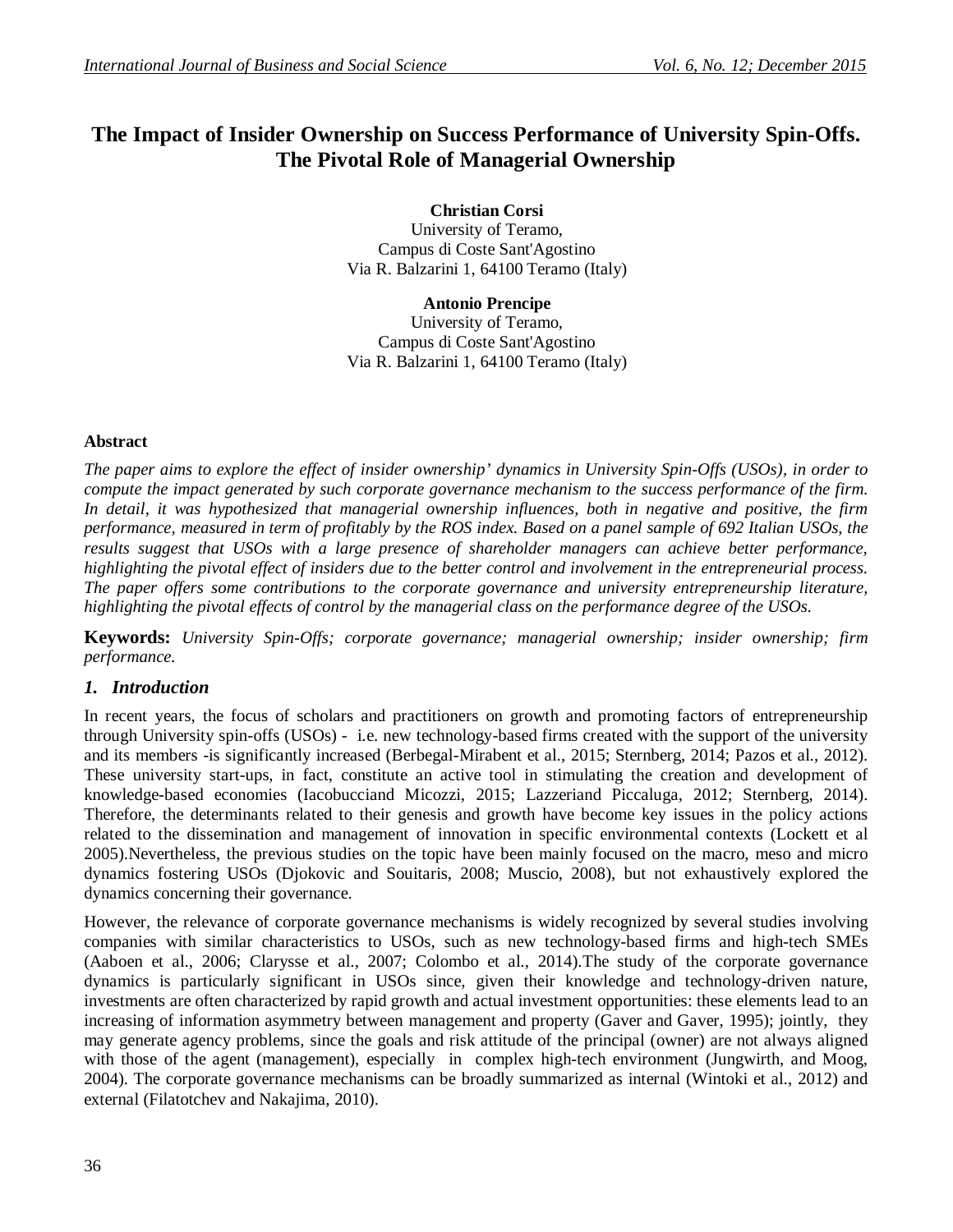This study intends to focus the analysis of insiders' dynamics in USOs, with particularly regard to management ownership, in order to compute the impact generated by such governance mechanism to success performance of the firm. With this purpose, it was analysed a panel sample of 692 Italian USOs extracted from the Netval database at 2014. The Italian context recently has been characterized by a rapid development of academic entrepreneurship (Fini et al, 2011; Lazzeri and Piccaluga, 2012). The study contributing to the corporate governance and university entrepreneurship literature, highlighting the pivotal effects of control of the managerial class, fundamental formed by academics (Rasmussen et al., 2006), on the performance degree of the firm.

## *2. Theoretical framework and hypothesis developed*

Literature on corporate governance framing the agency costs (Pratt et al., 1985) - arising from the separation of ownership and control, and the resulting difference between the potential value and the realization of the assets of the company - as the main problems concerning the ownership structure and, in general, the corporate governance (Jensen and Meckling, 1976). Using agency theory in the relationship between ownership structure and firm performance, it follows, as USOs should identify ownership structure that enables a business management function to the full development of the business itself.

In the context of the USOs, the entrepreneur-academic is usually simultaneously the owner and manager of the firm (Darby and Zucker, 2005; Angel and Fumas, 2008); element this that gives at the same a significant influence in the management and control compared to non-academic and largest firms (Hogan and Hutson, 2005). Ang et al. (2000) analysing the agency costs within the small businesses context found that they increasing with the widening of the ownership structure at not members of the managerial class. Additionally, the agency costs be inversely proportional to the management ownership. This consequence could also partly due to the fact that owners of small start-ups typically lack suitable skills and capability in financial management and governance, thereby reducing the effectiveness of their monitoring (Van Frederikslust et al., 2007).

The latter consideration is consistent with the peculiarities of university orientation in promoting the creation and development of spin-off, together with those of the entrepreneurial team (Shane, 2004; Iacobucci et al., 2011).

From these preliminary considerations, it could be argued the positive and prominent role played by internal ownership structure in the development and growth of USOs. However, the literature is not fully a unique view, both theoretical and empirical, on the topic. On one side, a consolidated literature (Jensen and Meckling, 1976) stresses that in case that the management also are owner of the firm (so-called insider or internal), the same should allocate resources in a more efficient way, aligning managerial interests with those of the owners (Mustapha and Che Ahmad, 2011).

In contrast, a greater dilution of the ownership, also among managers, undermines the ability of the owners to monitor management; effect the latter generating a cost of agency called alignment of incentives argument (Shutoand Takada, 2010). Evidences supporting these assertions, involving positive and linear on the firm's performance was noted also by Ruan et al. (2011), Core and Larcker (2002) and, in the context of SMEs, by Lappalainen and Niskanen (2012). Nevertheless, the relationship between insider ownership and firm performance can be often not linear. In fact, several studies (McConnell and Servae, 1990; Short and Keasey, 1999), also in the knowledge and technology intensive context (CuiandMak, 2002), generally agree that the increase in managerial ownership creates compensatory alignment interest and entrenchment effects, which lead to greater non-linearity in the relation control-performance. Also, some scholars found an effective negative impact of managerial ownership on firm performance (Mandacı and Gumus, 2010; Shah and Hussain, 2012). Thus, the actual form taken by this relation is inconstant across studies.

In view of the of the conflicting theoretical arguments and empirical evidence regarding the impact of management ownership on the firm's performance, also with regard to the context of technology and knowledge driven start-ups, it has been developed the following alternatives research hypothesis:

H<sub>1</sub>: Managerial ownership is positive related with the success performance of USOs.

H2: Managerial ownership is negative related with the success performance of USOs.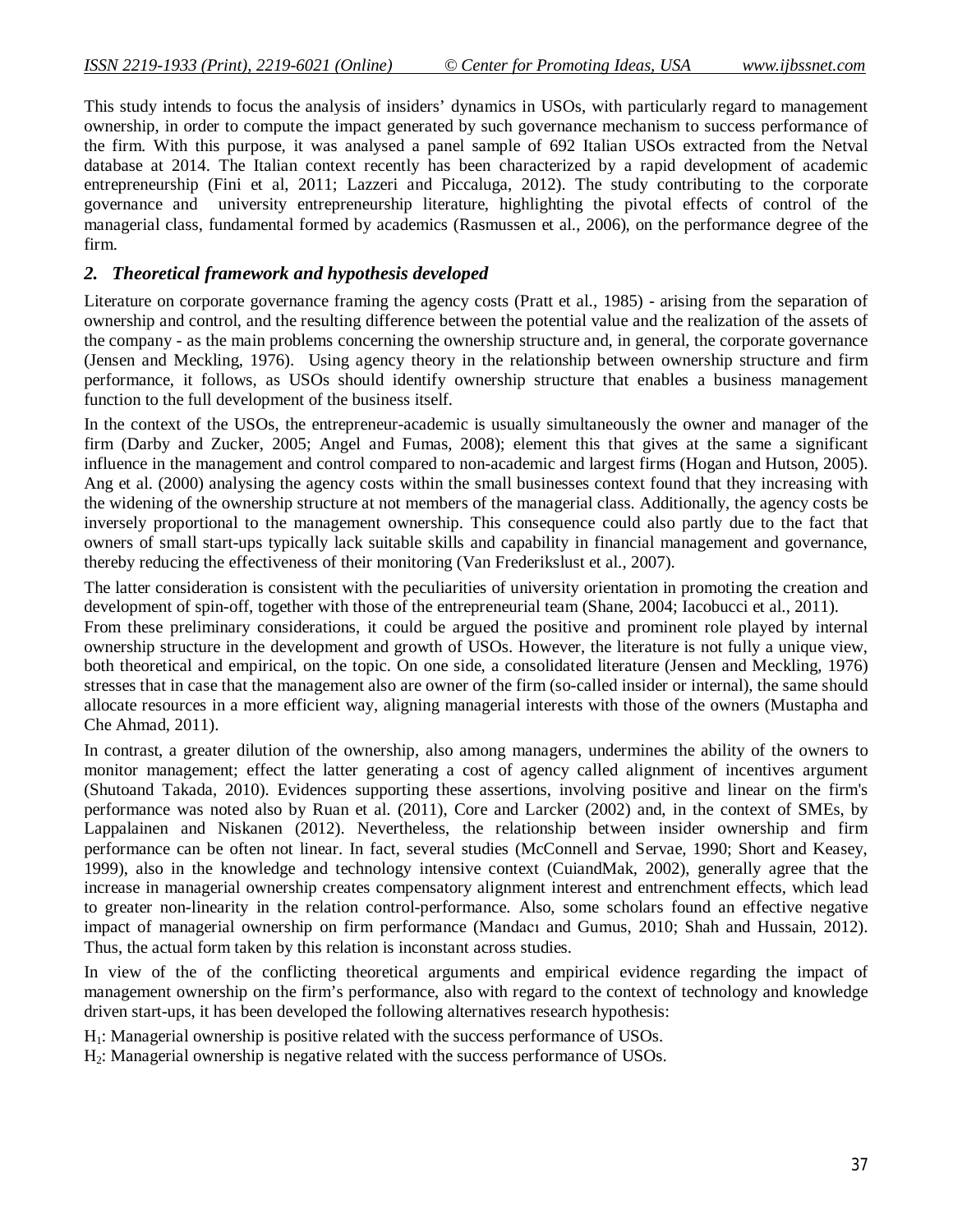# *3. Method*

## **3.1.Sample**

In order to test the research hypothesis above, it was analysed a panel sample of 692Italian USOs extracted from Netval database at 31 December 2014 (database collecting the population of research spin-off existing in Italy), accounting for 60.49 % of the Italian population identified. Data coverage a period from 2004 to 2013, however financial data vary over time while corporate governance data are time-invariant. The collection of secondary data was performed by the analysis of financial statements and other corporate documents extracted from Infocamere database and Aida BdV database (containing financial, biographical and merchandise data of about 700,000 Italian active companies).

### **3.2.Variables definitions**

## **Dependent variable**

With the aim to measure the success performance of USOs sampled, it was used a financial ratio, the Return on sales (USO performance) and it was measured as a company's net earning divided by its sales (Collis, 1991). ROS captured the effect of managerial ownership on a USO's profitability. Return on sales constitutes one of major indicator of firm performance (Oh et al., 2015), also in the context of SMEs (Mendoza, 2015).

## **Independent variable**

With the aim to predict the potential effects of some insider's dynamics on the success performance of USOs it was used the managerial ownership as independent variable. Managerial ownership was computed with an indirect approach, using the fraction of USO's managers that have ownership participation by dividing the number of shareholder manager on the total of shareholders of the USOs (*Managerial ownership*).

### **Control variables**

We controlled for firm size and age. Firm size was measured by the total assets of USOs (*Size*). Firm size might have a significant effect on the performance patterns of small entrepreneurial firms (Storey et al., 1987). While, firm age (*Age*), measured as number of established years, is usually related to entrepreneurial performance of the company (Lechner and Leyronas, 2007).

### **3.3.Analytical approach**

In order to test the research hypotheses developed a linear mixed-effect model was used, which is a very useful statistical model for the analysis of longitudinal data, and which also offers a high flexibility in modelling the within-subject correlation frequently existing in longitudinal data while handling with both the balanced and as well as the unbalanced data (Pinheiro, 2005; Verbeke and Molenberghs, 2009). In addition, linear mixed-effect models are more powerful than classical techniques (e.g., ANOVA, MANOVA, multiple regression analyses) in exploring the effects related with repeated measures, as they model the covariance matrix instead of imposing a definite form of structure as employed in standard univariate and multivariate methods (Shek and Ma, 2011). In line with these considerations, the following linear mixed-effect model was developed, and it allows for time and firm fixed effects:

 $USOperformance_{it} = f(\beta_0 + \beta_1 \textit{Management}{} downership_i + \beta_2 \textit{Size}_{it} + \beta_3 \textit{Age}_i + \delta_t + \mathcal{E}_{it})$ 

Where i indexes universities and *t* indexes years. In addition,  $\approx$ <sub>*i*</sub> is the effect and  $\mathcal{E}_{it}$  is the error term.

# *4. Results*

## **4.1.Descriptive statistics**

Table 1 shows the descriptive statistics of variables used in the study. The results indicate that sampled firms show an average of profitably performance, measured by ROS index, of 4.07, with an moderate dispersion in the sample  $(S.D. = 11.58)$ , and highlight how the USOs sampled have a generally an acceptable degree of profitability. Nevertheless, this evidence is uneven within the sample, remarking the heterogeneity characterizing the financial performance of USOs. With regard to the managerial ownership, the results show a sample-wide mean of only 0.11 USO's shareholder managers on total shareholders of the firm. Considering that this data is low dispersed in the sample  $(S.D. = 0.002)$ , the same is symptomatic of a low managerial involvement in the ownership of the USOs. Table 2 show the correlation matrix among all variables of the study.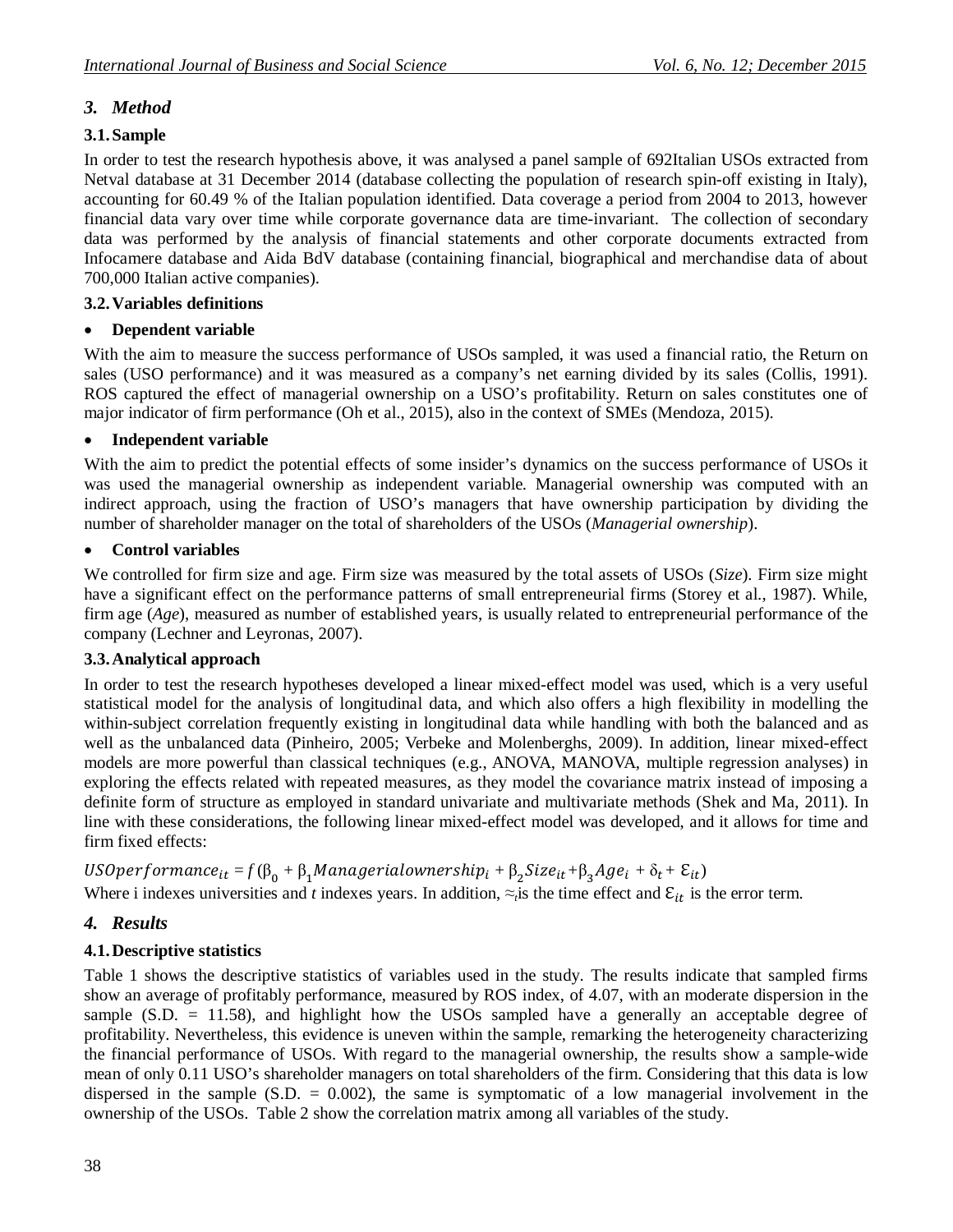As expected there is a positive and significant correlation between USOs performance and managerial ownership (0.085); while the negative and significant correlation between USOs performance and firm size (-0.076) preludes a deleterious impact of the firm dimension to the its performance, in contrast to the previous literature but, jointly, better aligned to the dynamics involving large firms (Storey et al., 1987).

#### **4.2.Linear mixed-model model estimation**

Table 3shows the results of the linear mixed-model estimating the impact of insiders on success performance of university start-ups.  $H_1$  states a positive relationship between managerial ownership and success performance of the USOs, while inversely,  $H_2$  states a negative relationship between managerial ownership and success performance of the USOs. Concerning the estimation of the firm-control effects, the coefficient on firm age is positive but no statistically significant (we considered valid only estimations with a significance level under the 10%); while as expected from the results of descriptive statistics, the coefficient on firm size is negative and statistically significant, also id its impact on USOs performance is very low. With reference to the estimation of the principal effect, the coefficient on managerial ownership results positive and statistically significant (coeff.  $=$ 3.698, p < 0.001), highlighting the pivotal effect of insiders in reaching better firm performance in USOs context due to the better control and involvement in the entrepreneurial process. Thus, the findings provide support to the  $H<sub>1</sub>$ , while the H<sub>2</sub>results not supported.

#### *5. Results discussion and conclusion*

The paper aimed to study the effects of insider ownership on success performance of USOs. In detail, and based on existing literature, it was stated that managerial ownership potentially influences the firm performance of this type of firm, measured in term of profitably by the ROS index; nevertheless, the direction of this relation can be positive but also negative. In order to test the developed hypotheses, a sample of 692 Italian USOs was investigated during an exploration period of ten years (from 2004 to 2014). The findings show that USOs with a large presence of shareholder managers can achieve better performance, in financial term. This evidence is consistent with the findings of Drakos and Bekiris(2010) and Lappalainen and Niskanen(2012), suggesting that the ownership structure may be a more important determinant of the success performance of university start-ups. USOs with high managerial ownership levels exhibit higher profitability ratio, emphasizing the pivotal role of insiders in this type of firm.

Our results have some important managerial and practical implications. Since USOs are very sensitive to several kinds of market failures, particularly throughout the early stage (Hall and Rosenberg, 2010)their support becoming critical for firm development (Sørheim et al., 2011). In this regard, a major involvement of the key actors of the management of USO is essential to assure a better-aligned goals and growth patterns in the exploitation and commercialization of knowledge and technologies developed in academia. In this context, the literature just emphasizing the promoting and inspiring role of the individual academic (or surrogate) entrepreneur, especially at the early stages of the venture (Lockett et al., 2005; Scholten et al., 2015); however in order to achieve a full development of the firm and perform better, it is crucial a more active involvement of the academic entrepreneur, jointly with the other actors of the USO's management, in the ownership structure of the firm.

Nevertheless, our study is not free from limitations. First, the study is grounded only on the managerial ownership as insider effect on performance of USOs. However, other internal governance mechanisms can potentially affect the relation studied: in this regard future studies can take advantage from the inclusion in the research design of ownership dynamics involving executives, board members and block holders (Chou, 2015; Sheu et al., 2005). In addition, considering the entrepreneurial orientation of the USOs and, thus, the major implication of the growth dynamics of academic entrepreneurship, further research can focus the analysesnot only on the financial performance of USOs but also on their growth patterns (Lappalainen and Niskanen, 2012).

#### **References**

Aaboen, L., Lindelöf, P., von Koch, C., & Löfsten, H. (2006). Corporate governance and performance of small high-tech firms in Sweden. Technovation, 26(8), 955-968.

Ang, J. S., Cole, R. A., & Lin, J. W. (2000). Agency costs and ownership structure. The Journal of Finance, 55 (1), 81-106.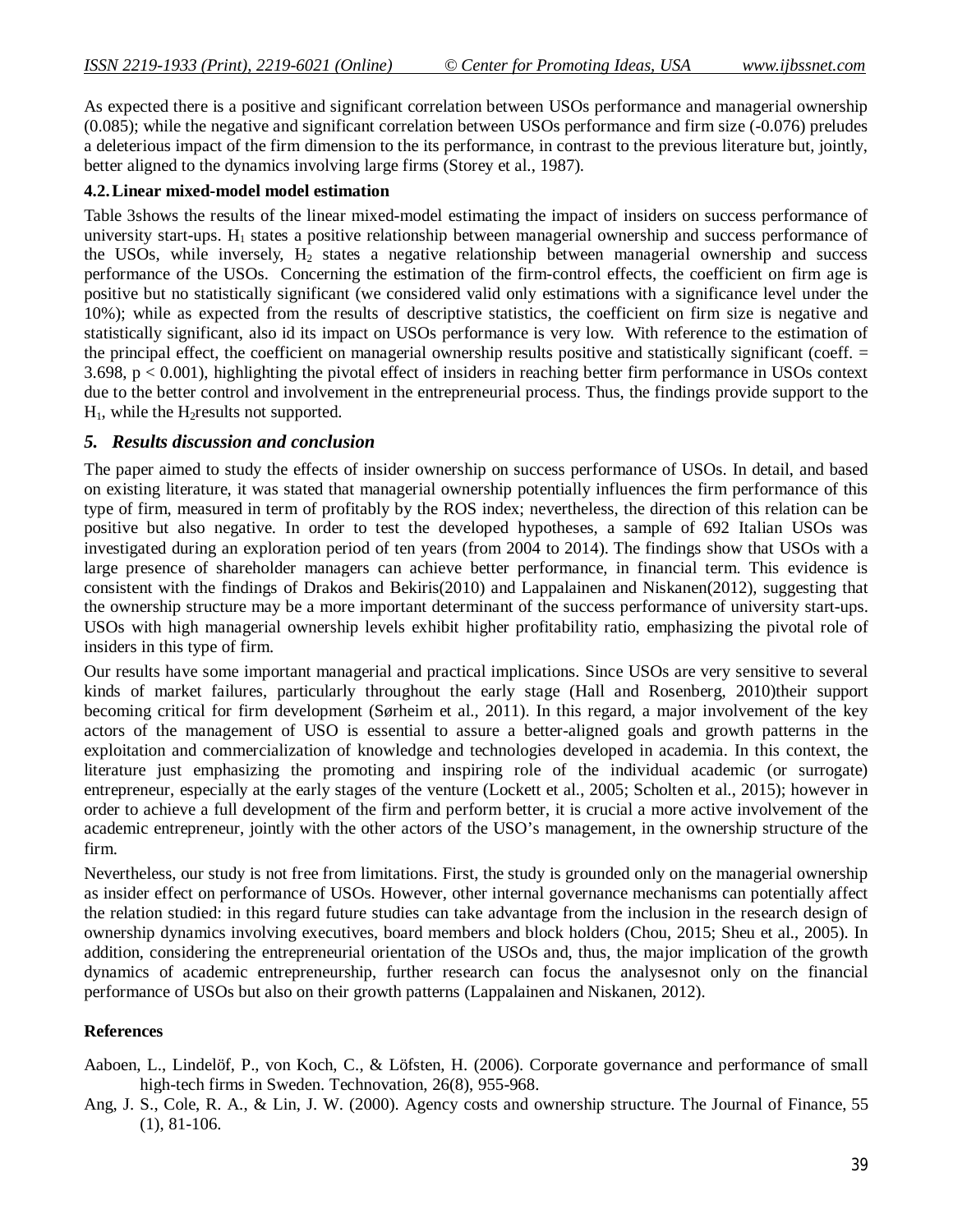- Angel, P. O., &Fumás, V. S. (2008). La creación de spin-off universitarias en España:Características, determinantes y resultados. Economía industrial, 368, 79-95.
- Berbegal-Mirabent, J., Ribeiro-Soriano, D. E., &García, J. L. S. (2015). Can a magic recipe foster university spinoff creation?. Journal of Business Research, 68(11), 2272-2278.
- Clarysse, B., Knockaert, M., & Lockett, A. (2007). Outside board members in high tech start-ups. Small Business Economics, 29(3), 243-259.
- Collis, D.J. (1991). A resource-based analysis of global competition: The case of the bearings industry. Strategic Management Journal, 12(1), 49–6.
- Colombo, M. G., Croce, A., & Murtinu, S. (2014). Ownership structure, horizontal agency costs and the performance of high-tech entrepreneurial firms. Small Business Economics, 42(2), 265-282.
- Cui, H., & Mak, Y. T. (2002). The relationship between managerial ownership and firm performance in high R&D firms. Journal of Corporate Finance, 8(4), 313-336.
- Darby, M. R., & Zucker, L. G. (2005). Grilichesian breakthroughs: inventions of methods of inventing and firm entry in nanotechnology. Annales d'Economie et de Statistique, 143-164.
- Drakos, A. A., & Bekiris, F. V. (2010). Corporate performance, managerial ownership and endogeneity: A simultaneous equations analysis for the Athens stock exchange. Research in International Business and Finance, 24(1), 24-38.
- Filatotchev, I., & Nakajima, C. (2010). Internal and external corporate governance: An interface between an organization and its environment. British Journal of Management, 21(3), 591-606.
- Fini, R., Grimaldi, R., Santoni, S., &Sobrero, M. (2011). Complements or substitutes? The role of universities and local context in supporting the creation of academic spin-offs. Research Policy, 40(8), 1113-1127.
- Gaver, J. J., & Gaver, K. M. (1995). Compensation Policy and the Investment Opportunity Set. Financial Management, 24(1), 19–32.
- Hall, B. H., & Rosenberg, N. (2010). Handbook of the Economics ofInnovation (Eds.). vol. 1, Elsevier.
- Hogan, T., & Hutson, E. (2005). Capital structure in new technology-based firms: Evidence from the Irish software sector. Global Finance Journal, 15(3), 369-387.
- Iacobucci, D., Iacopini, A., Micozzi, A., & Orsini, S. (2011). Fostering Entrepreneurship in Academic Spin-offs. International Journal of Entrepreneurship and Small Business, 12(4), 513-533.
- Iacobucci, D., & Micozzi, A. (2015). How to evaluate the impact of academic spin-offs on local development: an empirical analysis of the Italian case. The Journal of Technology Transfer, 40(3), 434-452.
- Jensen, M. C., & Meckling, W. H. (1976). Theory of the firm: Managerial behavior, agency costs and ownership structure. Journal of financial economics, 3(4), 305-360.
- Jungwirth, C., & Moog, P. (2004). Selection and support strategies in venture capital financing: high-tech or lowtech, hands-off or hands-on?. Venture Capital, 6(2-3), 105-123.
- Lappalainen, J., & Niskanen, M. (2012). Financial performance of SMEs: impact of ownership structure and board composition. Management research review, 35(11), 1088-1108.
- Lappalainen, J., & Niskanen, M. (2012). Financial performance of SMEs: impact of ownership structure and board composition. Management research review, 35(11), 1088-1108.
- Lazzeri, F., &P iccaluga, A. (2012). Le imprese spin-off dellaricercapubblica: convinzioni, realtà e prospettive future. Economia e societàregionale, 2012(1), 43-65.
- Lechner, C., & Leyronas, C. (2007). Network-centrality versus network-position in regional networks: what matters most?–a study of a French high-tech cluster. International Journal of Techno entrepreneurship, 1(1), 78-91.
- Lockett, A., Siegel, D., Wright, M., & Ensley, M. D. (2005). The creation of spin-off firms at public research institutions: Managerial and policy implications. Research Policy, 34(7), 981-993.
- Mandacı, P., & Gumus, G. (2010). Ownership concentration, managerial ownership and firm performance: Evidence from Turkey. South East European Journal of Economics and Business, 5(1), 57-66.
- McConnell, J. J. & Servaes, H. (1990) Additional Evidence on Equity Ownership and Corporate Value. Journal of Financial Economics, 27, 595–612.
- Mendoza, R. R. (2015). An empirical analysis of financial performance of micro, small, and medium enterprises in the Philippines. In Global Conference on Business & Finance Proceedings (Vol. 10, No. 1, p. 192). Institute for Business & Finance Research.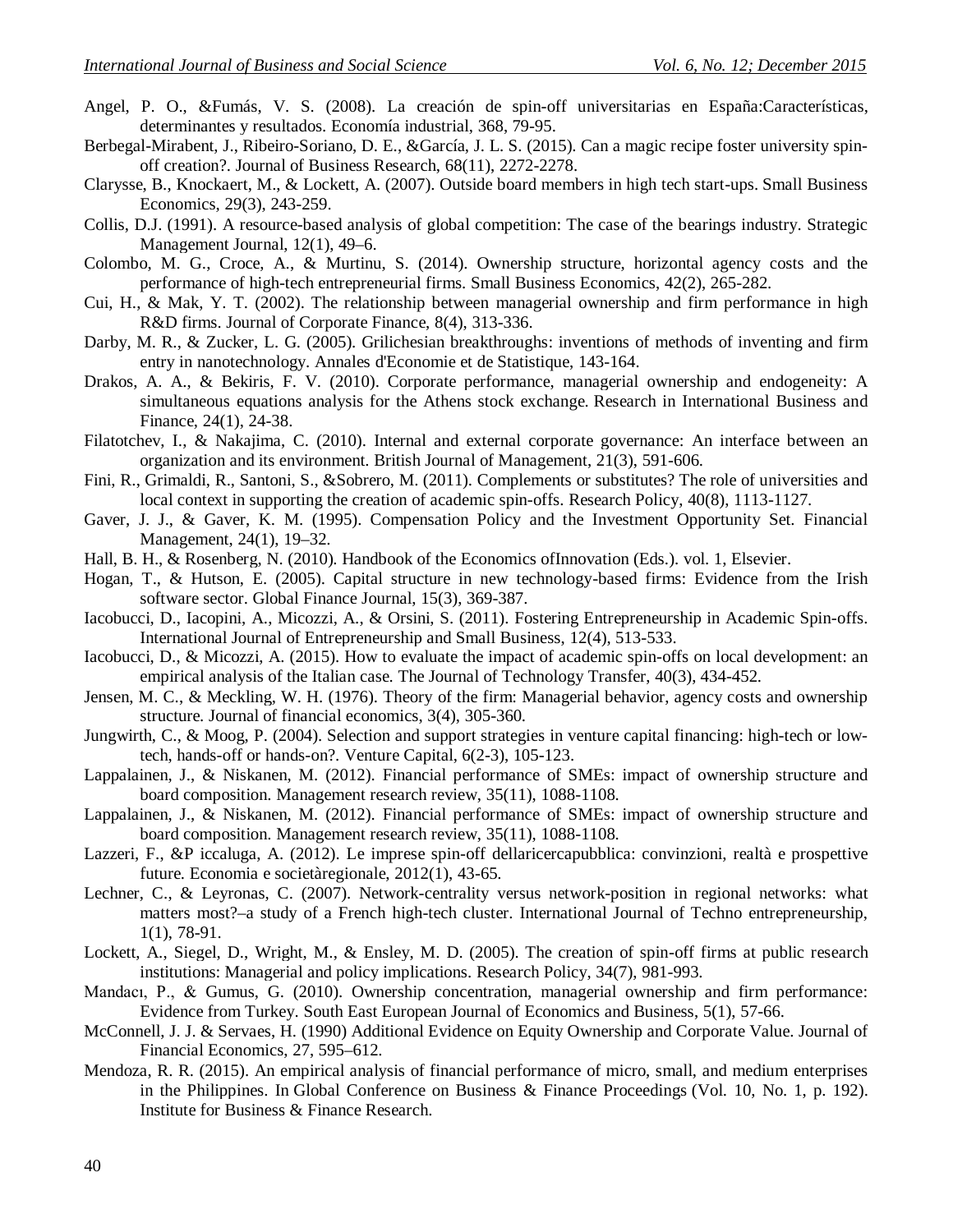- Muscio, A. (2008). Iltrasferimen to tecnologico in Italia: risultati di un'indagine sui dipartimentiuniversitari. L'industria, rivista di economia e politicaindustriale, 245.
- Mustapha, M., & Che Ahmad, A. (2011). Agency theory and managerial ownership: evidence from Malaysia. Managerial Auditing Journal, 26(5), 419-436.
- Oh, C. H., Sohl, T., & Rugman, A. M. (2015). Regional and product diversification and the performance of retail multinationals. Journal of International Management.
- Pinero, J. C. (2005). Linear mixed effects models for longitudinal data. Encyclopedia of Biostatistics.
- Pratt, J. W., Zeckhauser, R., & Arrow, K. J. (1985). Principals and agents: The structure of business. Harvard Business Press.
- Rasmussen, E., Moen, Ø., & Gulbrandsen, M. (2006). Initiatives to promote commercialization of university knowledge. Technovation, 26(4), 518-533.
- Ruan, W., Tian, G., & Ma, S. (2011). Managerial ownership, capital structure and firm value: Evidence from China's civilian-run firms. Australasian Accounting, Business and Finance Journal, 5(3), 73-92.
- Scholten, V., Omta, O., Kemp, R., &Elfring, T. (2015). Bridging ties and the role of research and start-up experience on the early growth of Dutch academic spin-offs. Technovation, 45, 40-51.
- Shah, S. Z. A., & Hussain, Z. (2012). Impact of ownership structure on firm performance evidence from nonfinancial listed companies at Karachi stock exchange. International Research Journal of Finance and Economics, 84.
- Shane, S. A. (2004). Academic entrepreneurship: University spinoffs and wealth creation. Edward Elgar Publishing.
- Shek, D. T., & Ma, C. (2011). Longitudinal data analyses using linear mixed models in SPSS: concepts, procedures and illustrations. The Scientific World Journal, 11, 42-76.
- Short, H. and Keasey, K. (1999) Managerial Owner- ship and the Performance of Firms: Evidence from the UK, Journal of Corporate Finance, 5, 79–101.
- Shuto, A., & Takada, T. (2010). Managerial ownership and accounting conservatism in Japan: A test of management entrenchment effect. Journal of Business Finance & Accounting, 37(7‐8), 815-840.
- Sørheim, R., Øystein Widding, L., Oust, M., & Madsen, Ø. (2011). Funding of university spin-off companies: a conceptual approach to financing challenges. Journal of Small Business and Enterprise Development, 18(1), 58-73.
- Sternberg, R. (2014). Success factors of university-spin-offs: Regional government support programs versus regional environment. Technovation, 34(3), 137-148.
- Storey, D. J., Keasey, K., Wynarczyk, P., & Watson, R. (1987). The performance of small firms: profits, jobs and failures. University of Illinois at Urbana-Champaign's Academy for Entrepreneurial Leadership Historical Research Reference in Entrepreneurship.
- Storey, D. J., Keasey, K., Wynarczyk, P., & Watson, R. (1987). The performance of small firms: profits, jobs and failures. University of Illinois at Urbana-Champaign's Academy for Entrepreneurial Leadership Historical Research Reference in Entrepreneurship.
- Verbeke, G., & Molenberghs, G. (2009). Linear mixed models for longitudinal data. Springer Science & Business Media.
- Wintoki, M. B., Linck, J. S., & Netter, J. M. (2012). Endogeneity and the dynamics of internal corporate governance. Journal of Financial Economics, 105(3), 581-606.